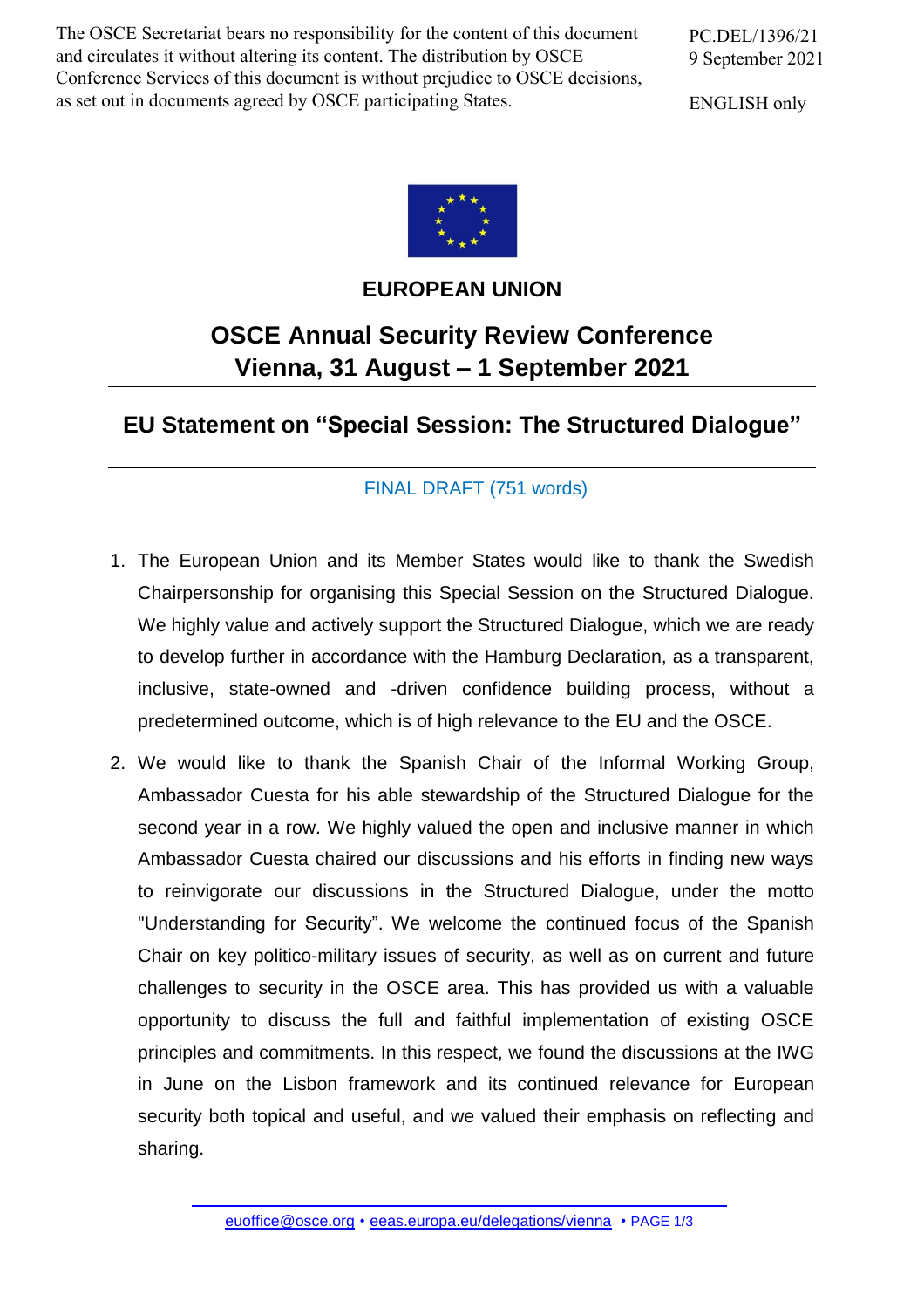- 3. We continue to view the Structured Dialogue as a meaningful platform for indepth exchanges on politico-military issues as well as on security threats and challenges of most concern to OSCE participating States, including new strategic challenges discussed in the IWG. It is important to continue best practice discussions on risk reduction measures, enhancing transparency and on practical tools and mechanisms for incident prevention and management to minimise risks and reduce escalatory potential. However, voluntary measures are not a substitute for full implementation, in letter and spirit, of existing politico-military commitments by all OSCE participating States. We underline the importance of reciprocity in this regard as well. We reiterate our openness to engage in the dialogue and hope that all participating States are ready to do the same in the spirit of mutual understanding and respect.
- 4. However, we are deeply concerned by the gradual and persistent deterioration of the security environment in the OSCE area due to recurrent violations of international law as well as breaches of OSCE principles and commitments. This trend must be reversed without delay. The EU remains ready to contribute to restoring trust and increasing mutual confidence among the participating States. To that end, we promote full implementation of the existing commitments in the politicomilitary area, including the Vienna Document, the Treaty on Open Skies and the Treaty on Conventional Armed Forces in Europe. In keeping pace with the changes in the security environment, as well as technological and doctrinal developments in the military sphere, we continue to support a substantial update and modernisation of the Vienna Document, as well as further development of the Conventional Arms Control (CAC), Confidence and Security Building Measures (CSBMs) and other instruments in the politico-military area.
- 5. Confidence and Security-Building Measures were designed to prevent conflicts by reducing risks through increased transparency and military-to-military contacts. In order to build and maintain trust in the OSCE area, all participating States should provide comprehensive adequate and accurate information about their military forces and activities. Transparency is even more important in these times, as veri-

[euoffice@osce.org](mailto:euoffice@osce.org) • [eeas.europa.eu/delegations/vienna](http://eeas.europa.eu/delegations/vienna) • PAGE